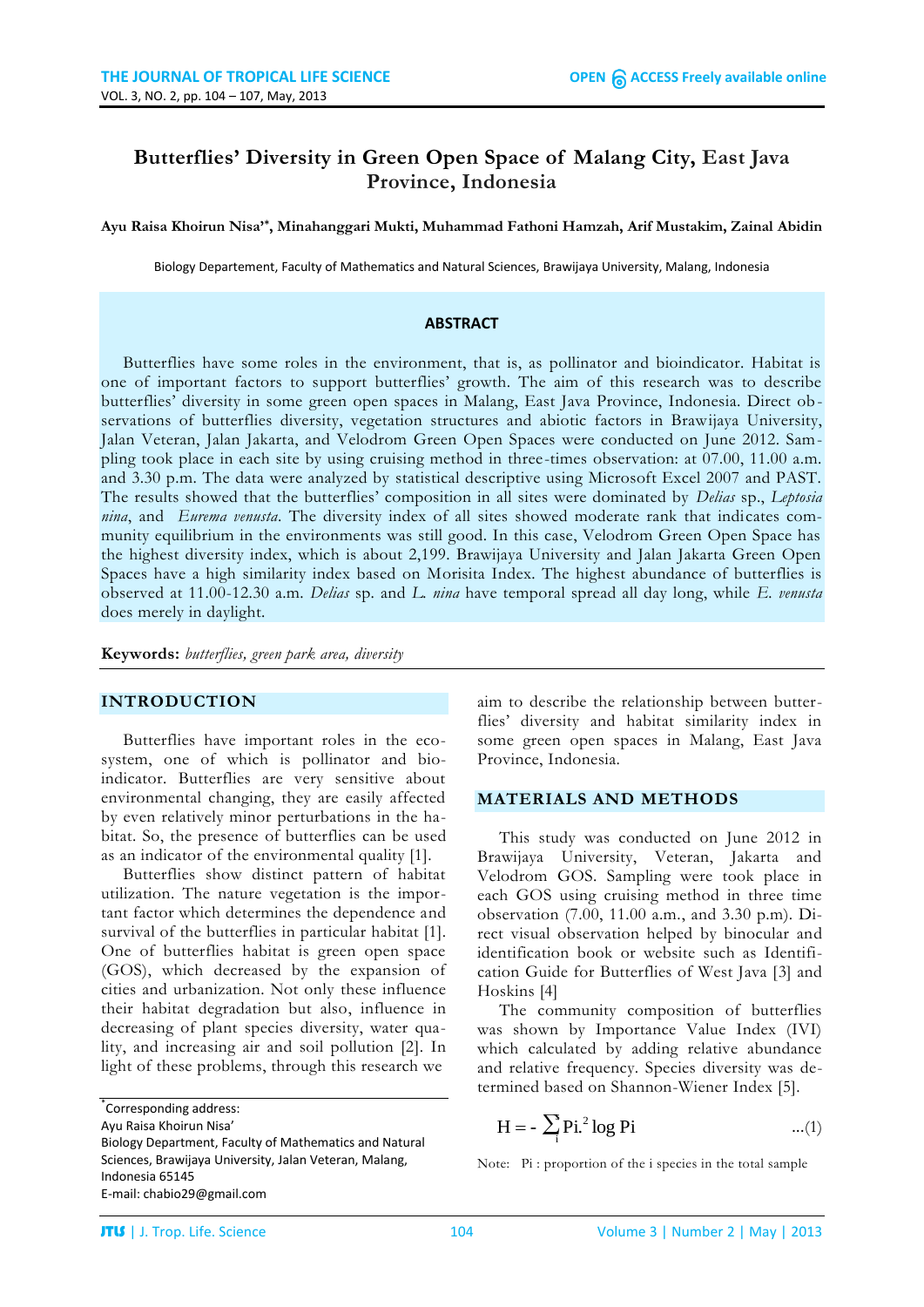

**Figure 1.** Variation of butterflies community composition in GOS Malang (a) Brawijaya University, (b) Veteran, (c) Jakarta and (d) Velodrom.Note: App=*As. phidipus*, Bi=*Bicyclus* sp., Bo=*Borbo* sp., Cp=*Catopsilia pyranthe*, Cpp=*Catopsilia pyranthe pyranthe*, Dd=*Delias dorylaea*, De=*Delias* sp., Eu=*Euploea* sp., Ehs=*Eurema hecabe sankapura*, Ev=*Eurema venusta*, Ge=Geometridae, Ga=*Graphium agamemnon*, Gb=*Graphium bathyeles*, Gs=*Graphium serpedon*, Ha=*Hypolimnas anumala*, Hb=*Hypilimnas bolina*, Je=*Junonia erigone*, Ln=*Leptosia nina*, No=Noctuidae, Ny=Nymphalidae, Pa=*Pantoparia* sp., Pm=*Papilio memnon*, Paa=*Prioneris autothisbe*, Pmm=*Prioneris memnon*, Th=*Troides helena*, Wm=white moth, Tb=*Ypthima baldus*, Zs=*Zebra swallowtail*

Communities similarity was determined by Morisita Index [5].

$$
C_{H} = \frac{2. \sum X_{ij}. X_{ik}}{[ (\sum X^{2}{}_{ij}/N^{2}{}_{j}) + (\sum X^{2}{}_{ik}/N^{2}{}_{k}) ] N_{j}. N_{k}} \dots (2)
$$

Note: CH: Morisita Index

Xij, X ik: number of species i in community j k, Nj: number of species in community j Nk: number of species in community k

The Morisita Index ranges from a value of 0, where there is no species overlapping in between the communities, to value of 1, when exactly the same species are found in both communities. All of data were tabulated and compiled by using Microsoft Excel 2007 and analyzed by PAST Program.

# **RESULTS AND DISCUSSION**

Importance Value Index (IVI) indicates the influence of species against their community [6]. The result showed that in all sites there were varied composition of butterflies' communities which were dominated by *Delias* sp., *L. nina*, and *E. venusta* (Figure 1). This result was supported by the previous study by Kurniawan [7]. *Troideshelena* was found in Velodrom. This species is one of worldwide protected species [8], so their habitat (Velodrom) needs to be conserved in order to support their life.

Respectively, the highest and the lowest butterflies' diversity took place in Velodrom and Brawijaya GOS (Figure 2a). The diversity index in all sites showed moderate rank [9]. It indicates that the community equilibrium in the environment was still good. However, it is necessary to increase the ecosystem diversity quality in all sites to increase their ecological services, too. The higher diversity index, the better the complexity of interaction among species; thus, it may contribute to the community and environment equilibrium.

One of the biotic factors that influence the butterflies' diversity is the vegetation structure. Velodrom has the highest variation of vegetation structure than the others. This area is dominated by trees, which play an important role as the but-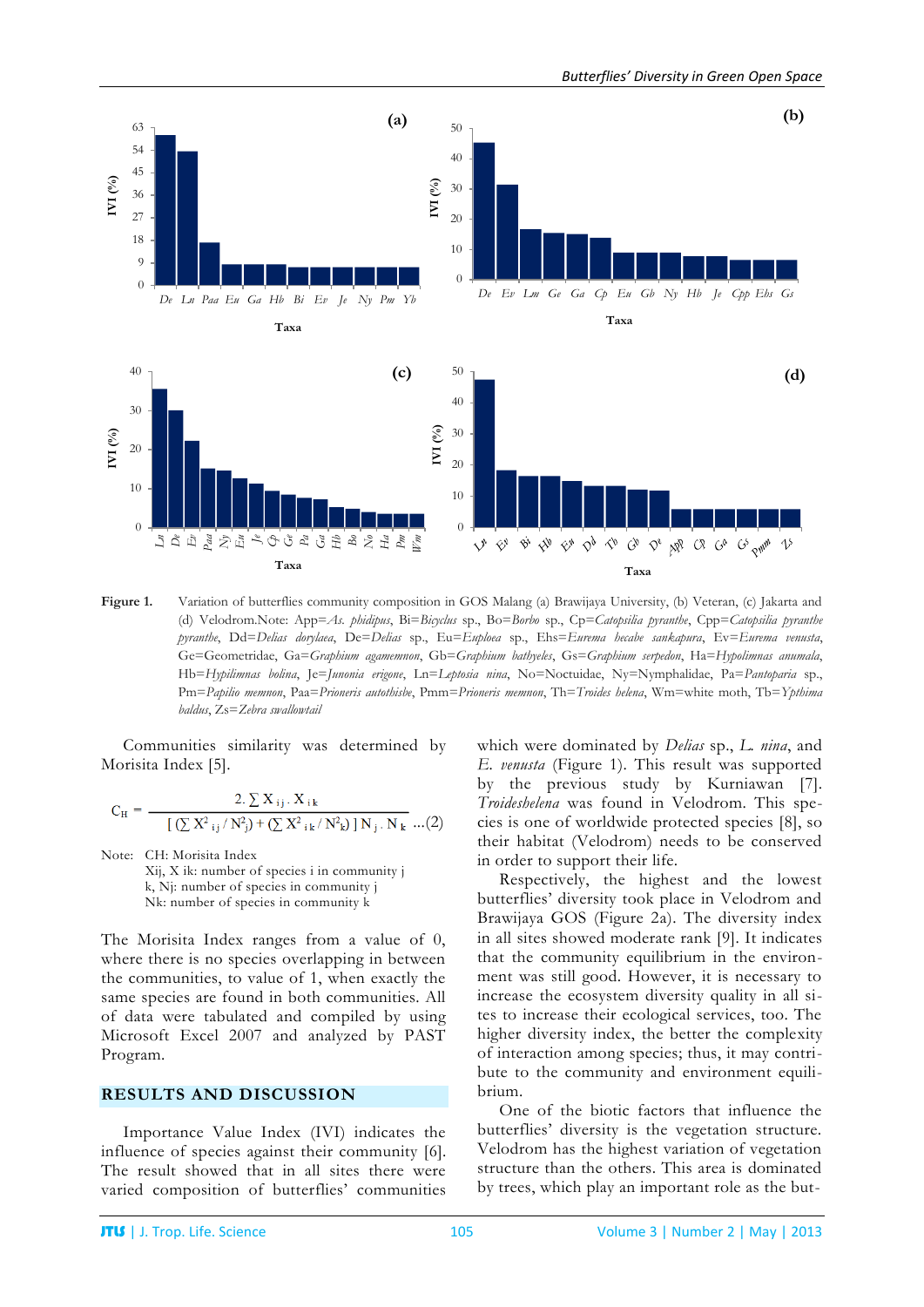

Figure 2. Diversity index (a) and dendogram (b) of butterflies in four green open space in Malang

terflies' shelter, habitat, and food resource. This result, as well as the previous study in primary forest, the open canopy on the location brings out high butterflies diversity [10].

The important roles of vegetation stuctures not only influence butterflies' diversity in Velodrom, but also butterflies' community similarity index between Jalan Jakarta and Brawijaya University. The butterflies' community similarity index based on Morisita Index in both areas was high (Figure 2b). The butterflies' abundance in all sites varied based on temporal spread, with relative abundance ranging from 12 to 66 % observed at 11.00-12.30 a.m. The butterflies' activity was predicted to start from 9-11 p.m and it was influenced by light and open space, so their abundance decrease along the time. Beside that, it is the best time to produce nectar in a great volume and precise sugar concentration for the butterflies' requirement. This condition indicates that the variation of quantity and quality of nectar production is heavily influenced by weather and time [11].



Figure 3. Relative abundance based on temporal spread in four green open space in Malang

## **CONCLUSIONS**

The result showed that butterflies composition in all sites dominated by *Delias* sp., *L. nina*, and *E. venusta*. The diversity index of all sites showed moderate rank that indicate communities equilibrium in environmental was still good. In this case, Velodrom Green Park Area has the highest of diversity index, it was about 2.199. Brawijaya University Garden and Jakarta Green Park Area have high similarity index based on Morisita Index. The highest abundance of butterflies was observed at 11.00-12.30 a.m. *Delias* sp. and *L. nina* has temporal spread all day long while *E. venusta* just in day light.

### **ACKNOWLEDGMENT**

All praise and thanks to Allah SWT the Lord of mankind, jinn, and all that exists. Author would like to Lutfi Kurniawan, Hellen Aulia P. and all of colleague for sharing information all about butterflies and giving suggestion.

### **REFERENCE**

- 1. Uniyal VP, Mathur PK (1998) Diversity of butterflies in the Great Himalayan National Park, Western Himalaya. Indian Journal of Forestry 21 (2): 150-155.
- 2. Mc Kinney ML (2002) Urbanization, biodiversity, and bonservation. Bioscience 52: 883-890.
- 3. Schulze CH (2012) Identification guide for butterflies of West Java. http://www.scribd.com/. Accessed date: June 27, 2013.
- 4. Krebs CJ (2001) Ecology the experimental analysis of distribution and abundance 5th ed. Addison Wesley Longman Inc. San Fransisco.